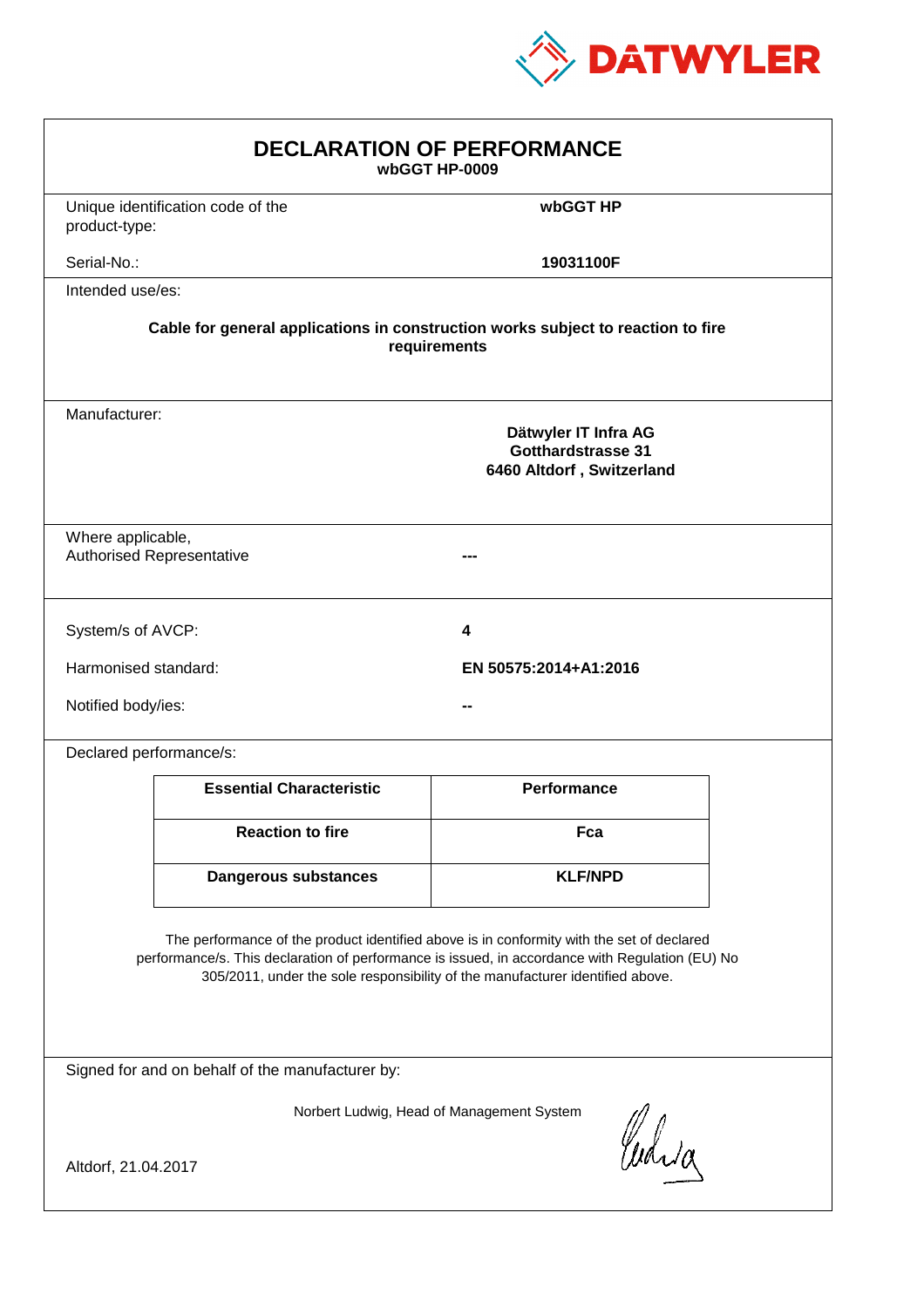

| LEISTUNGSERKLÄRUNG<br>wbGGT HP-0009                                                                                                                                                                                                                        |                                             |                                                                                |  |
|------------------------------------------------------------------------------------------------------------------------------------------------------------------------------------------------------------------------------------------------------------|---------------------------------------------|--------------------------------------------------------------------------------|--|
|                                                                                                                                                                                                                                                            | Eindeutiger Kenncode des Produkttyps:       | wbGGT HP                                                                       |  |
| Serien-Nr.:                                                                                                                                                                                                                                                |                                             | 19031100F                                                                      |  |
| Verwendungszweck(e):                                                                                                                                                                                                                                       |                                             |                                                                                |  |
| Kabel/Leitung für allgemeine Anwendungen in Bauwerken in Bezug auf die<br>Anforderungen an das Brandverhalten                                                                                                                                              |                                             |                                                                                |  |
| Hersteller:                                                                                                                                                                                                                                                |                                             | Dätwyler IT Infra AG<br><b>Gotthardstrasse 31</b><br>6460 Altdorf, Switzerland |  |
|                                                                                                                                                                                                                                                            | Wo anwendbar, Bevollmächtigter:             |                                                                                |  |
| Leistungsbeständigkeit:                                                                                                                                                                                                                                    | System(e) zur Bewertung und Überprüfung der | 4                                                                              |  |
| Harmonisierte Norm:                                                                                                                                                                                                                                        |                                             | EN 50575:2014+A1:2016                                                          |  |
|                                                                                                                                                                                                                                                            | Notifizierte Stelle(n):                     |                                                                                |  |
| Erklärte Leistung(en):                                                                                                                                                                                                                                     |                                             |                                                                                |  |
|                                                                                                                                                                                                                                                            | <b>Wesentliche Merkmale</b>                 | Leistung                                                                       |  |
|                                                                                                                                                                                                                                                            | <b>Brandverhalten</b>                       | Fca                                                                            |  |
|                                                                                                                                                                                                                                                            | Gefährliche Stoffe                          | <b>KLF/NPD</b>                                                                 |  |
| Die Leistung des vorstehenden Produkts entspricht der erklärten Leistung/den erklärten<br>Leistungen. Für die Erstellung der Leistungserklärung im Einklang mit der Verordnung (EU) Nr.<br>305/2011 ist allein der obengenannte Hersteller verantwortlich. |                                             |                                                                                |  |
| Unterzeichnet für den Hersteller und im Namen des Herstellers von:                                                                                                                                                                                         |                                             |                                                                                |  |
| Norbert Ludwig, Head of Management System<br>Curia                                                                                                                                                                                                         |                                             |                                                                                |  |
| Altdorf, 21.04.2017                                                                                                                                                                                                                                        |                                             |                                                                                |  |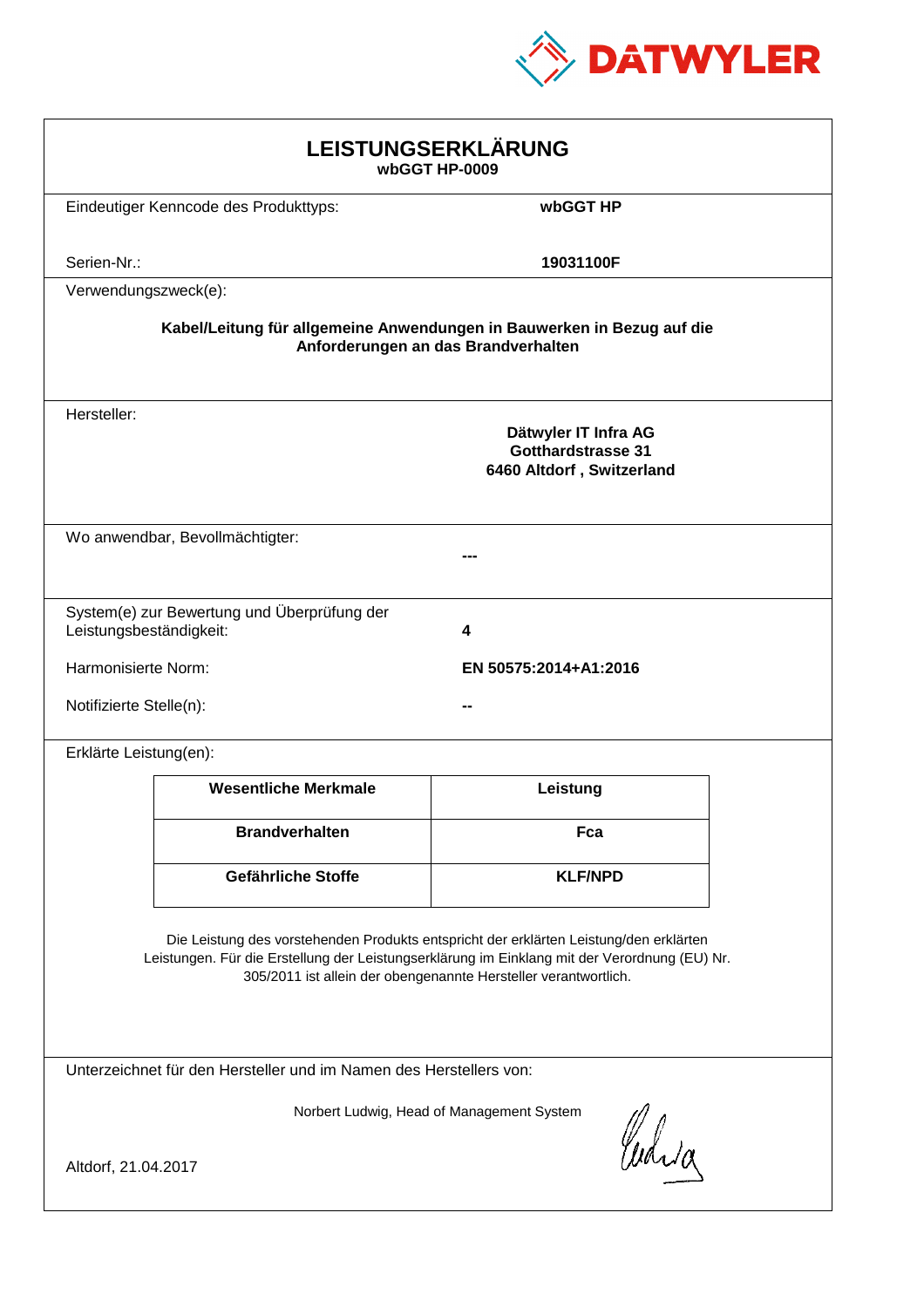

| <b>PRESTATIEVERKLARING</b><br>wbGGT HP-0009                                                                                                                                                                                                                                 |                                                                         |                                                                                |  |
|-----------------------------------------------------------------------------------------------------------------------------------------------------------------------------------------------------------------------------------------------------------------------------|-------------------------------------------------------------------------|--------------------------------------------------------------------------------|--|
| producttype:                                                                                                                                                                                                                                                                | Unieke identificatiecode van het                                        | wbGGT HP                                                                       |  |
| Serienr.:                                                                                                                                                                                                                                                                   |                                                                         | 19031100F                                                                      |  |
| Beoogd(e) gebruik(en):                                                                                                                                                                                                                                                      |                                                                         |                                                                                |  |
| Kabels voor algemene toepassingen in bouwwerken die onder<br>voorschriften inzake materiaalgedrag bij brand vallen                                                                                                                                                          |                                                                         |                                                                                |  |
| Fabrikant:                                                                                                                                                                                                                                                                  |                                                                         | Dätwyler IT Infra AG<br><b>Gotthardstrasse 31</b><br>6460 Altdorf, Switzerland |  |
| indien van toepassing, Gemachtigde:                                                                                                                                                                                                                                         |                                                                         |                                                                                |  |
| prestatiebestendigheid:<br>Geharmoniseerde norm:<br>Aangemelde instantie(s):                                                                                                                                                                                                | Het systeem of de systemen voor de<br>beoordeling en verificatie van de | 4<br>EN 50575:2014+A1:2016                                                     |  |
| Aangegeven prestatie(s)                                                                                                                                                                                                                                                     |                                                                         |                                                                                |  |
|                                                                                                                                                                                                                                                                             | Essentiële kenmerken                                                    | <b>Prestatie</b>                                                               |  |
|                                                                                                                                                                                                                                                                             | <b>Brandreactie</b>                                                     | Fca                                                                            |  |
|                                                                                                                                                                                                                                                                             | Gevaarlijke stoffen                                                     | <b>KLF/NPD</b>                                                                 |  |
| De prestaties van het hierboven omschreven product zijn conform de aangegeven prestaties. Deze<br>prestatieverklaring wordt in overeenstemming met Verordening (EU) nr. 305/2011 onder de exclusieve<br>verantwoordelijkheid van de hierboven vermelde fabrikant verstrekt. |                                                                         |                                                                                |  |
| Ondertekend voor en namens de fabrikant door:                                                                                                                                                                                                                               |                                                                         |                                                                                |  |
| Norbert Ludwig, Head of Management System<br>Curia<br>Altdorf, 21.04.2017                                                                                                                                                                                                   |                                                                         |                                                                                |  |
|                                                                                                                                                                                                                                                                             |                                                                         |                                                                                |  |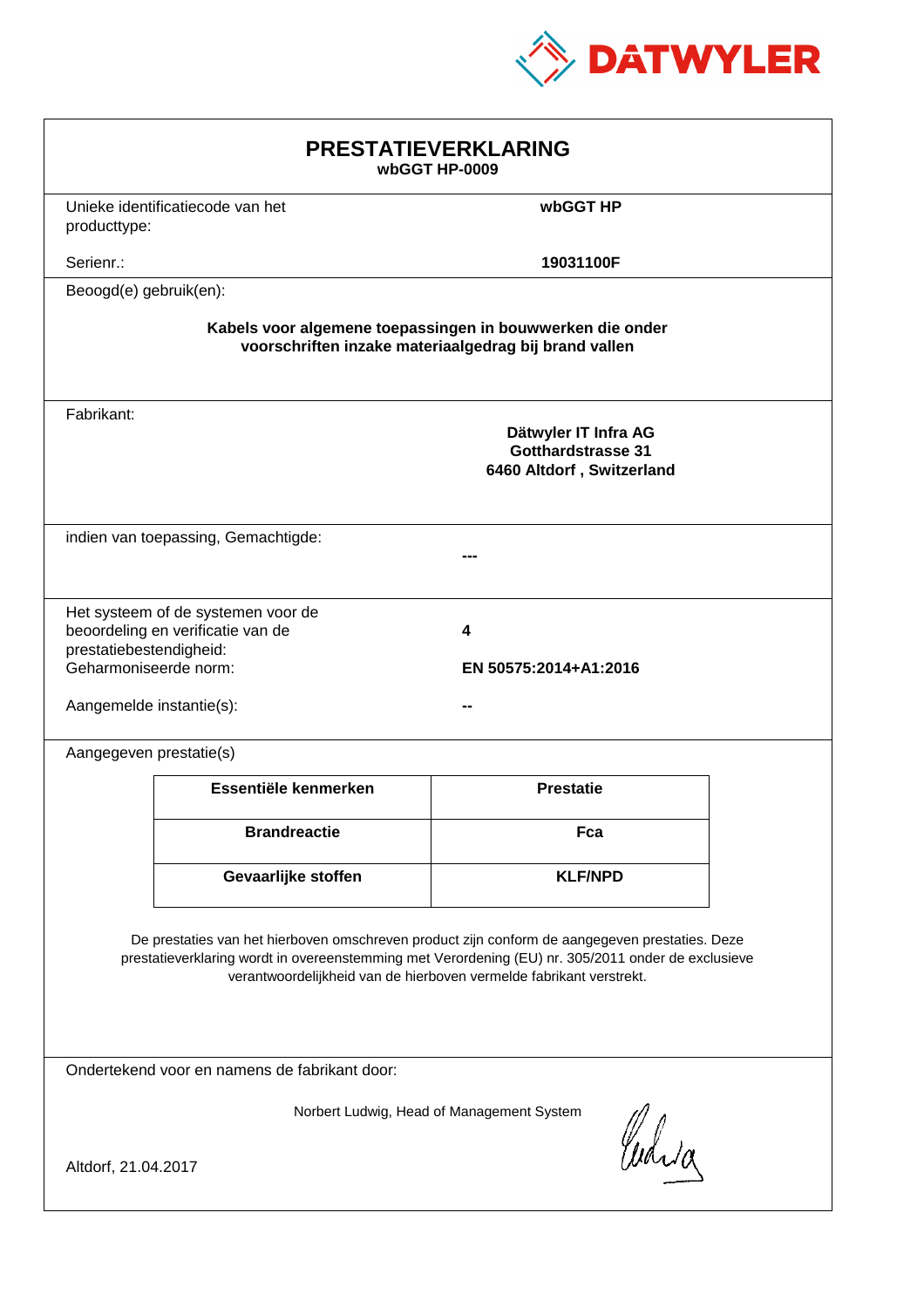

| DÉCLARATION DES PERFORMANCES<br>wbGGT HP-0009                                                                                                                                                                                                                    |                                                                                                                |                                                                                |  |  |
|------------------------------------------------------------------------------------------------------------------------------------------------------------------------------------------------------------------------------------------------------------------|----------------------------------------------------------------------------------------------------------------|--------------------------------------------------------------------------------|--|--|
| produit type:                                                                                                                                                                                                                                                    | Code d'identification unique du                                                                                | wbGGT HP                                                                       |  |  |
| Numéro de série:                                                                                                                                                                                                                                                 |                                                                                                                | 19031100F                                                                      |  |  |
| Usage(s) prévu(s):                                                                                                                                                                                                                                               |                                                                                                                |                                                                                |  |  |
|                                                                                                                                                                                                                                                                  | Câble pour applications générales dans les ouvrages de construction soumis<br>aux exigences de réaction au feu |                                                                                |  |  |
| Fabricant:                                                                                                                                                                                                                                                       |                                                                                                                | Dätwyler IT Infra AG<br><b>Gotthardstrasse 31</b><br>6460 Altdorf, Switzerland |  |  |
|                                                                                                                                                                                                                                                                  | Le cas échéant, Mandataire                                                                                     |                                                                                |  |  |
| performances:<br>Norme harmonisée:<br>Organisme(s) notifié(s):                                                                                                                                                                                                   | Système(s) d'évaluation et de<br>vérification de la constance des                                              | 4<br>EN 50575:2014+A1:2016                                                     |  |  |
|                                                                                                                                                                                                                                                                  | Performance(s) déclarée(s):                                                                                    |                                                                                |  |  |
|                                                                                                                                                                                                                                                                  | Caractéristique essentielle                                                                                    | <b>Performance</b>                                                             |  |  |
|                                                                                                                                                                                                                                                                  | Réaction au feu                                                                                                | Fca                                                                            |  |  |
|                                                                                                                                                                                                                                                                  | <b>Substances dangereuses</b>                                                                                  | <b>KLF/NPD</b>                                                                 |  |  |
| Les performances du produit identifié ci-dessus sont conformes aux performances déclarées.<br>Conformément au règlement (UE) no 305/2011, la présente déclaration des performances est<br>établie sous la seule responsabilité du fabricant mentionné ci-dessus. |                                                                                                                |                                                                                |  |  |
| Signé pour le fabricant et en son nom par:                                                                                                                                                                                                                       |                                                                                                                |                                                                                |  |  |
| Norbert Ludwig, Head of Management System<br>Curia<br>Altdorf, 21.04.2017                                                                                                                                                                                        |                                                                                                                |                                                                                |  |  |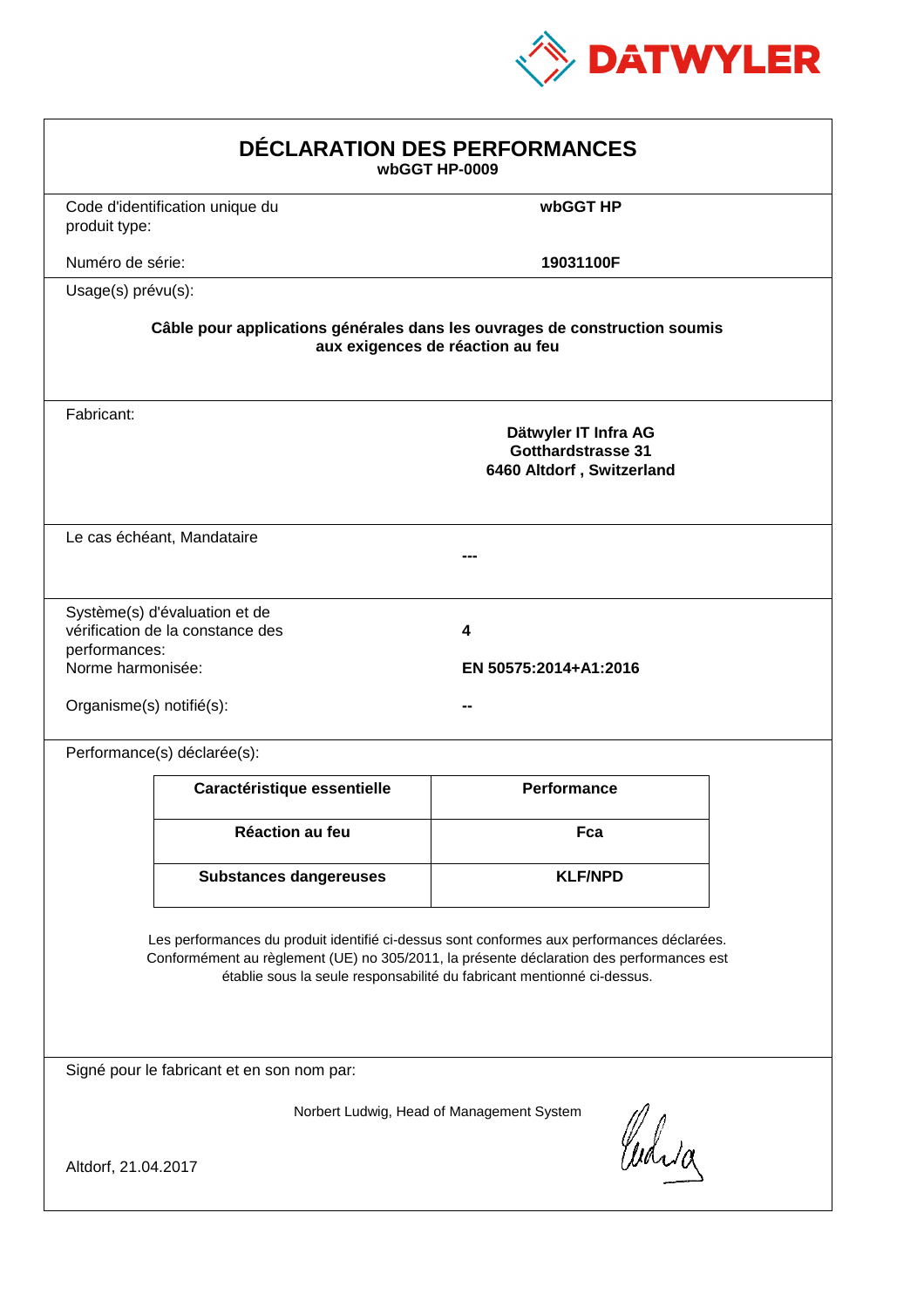

| <b>DECLARACIÓN DE PRESTACIONES</b><br>wbGGT HP-0009                                                                                                                                                                                                                                            |                     |  |  |
|------------------------------------------------------------------------------------------------------------------------------------------------------------------------------------------------------------------------------------------------------------------------------------------------|---------------------|--|--|
| Código de identificación única del<br>producto tipo:                                                                                                                                                                                                                                           | wbGGT HP            |  |  |
| Número de serie:                                                                                                                                                                                                                                                                               | 19031100F           |  |  |
| Usos previstos:                                                                                                                                                                                                                                                                                |                     |  |  |
| Cable sujeto a requisitos de reacción al fuego para aplicaciones generales en obras<br>de construcción                                                                                                                                                                                         |                     |  |  |
| Fabricante:<br>Dätwyler IT Infra AG<br>Gotthardstrasse 31<br>6460 Altdorf, Switzerland                                                                                                                                                                                                         |                     |  |  |
| En su caso, Representante autorizado:                                                                                                                                                                                                                                                          |                     |  |  |
| Sistemas de evaluación y verificación<br>de la constancia de las prestaciones<br>4<br>$(EVCP)$ :<br>Norma armonizada:<br>EN 50575:2014+A1:2016<br>Organismos notificados:                                                                                                                      |                     |  |  |
| Prestaciones declaradas:                                                                                                                                                                                                                                                                       |                     |  |  |
| Característica esencial                                                                                                                                                                                                                                                                        | <b>Prestaciones</b> |  |  |
| Reacción al fuego                                                                                                                                                                                                                                                                              | Fca                 |  |  |
| <b>Sustancias peligrosas</b>                                                                                                                                                                                                                                                                   | <b>KLF/NPD</b>      |  |  |
| Las prestaciones del producto identificado anteriormente son conformes con el conjunto de<br>prestaciones declaradas. La presente declaración de prestaciones se emite, de conformidad con<br>el Reglamento (UE) nº 305/2011, bajo la sola responsabilidad del fabricante arriba identificado. |                     |  |  |
| Firmado por y en nombre del fabricante por:                                                                                                                                                                                                                                                    |                     |  |  |
| Norbert Ludwig, Head of Management System<br>anda<br>Altdorf, 21.04.2017                                                                                                                                                                                                                       |                     |  |  |